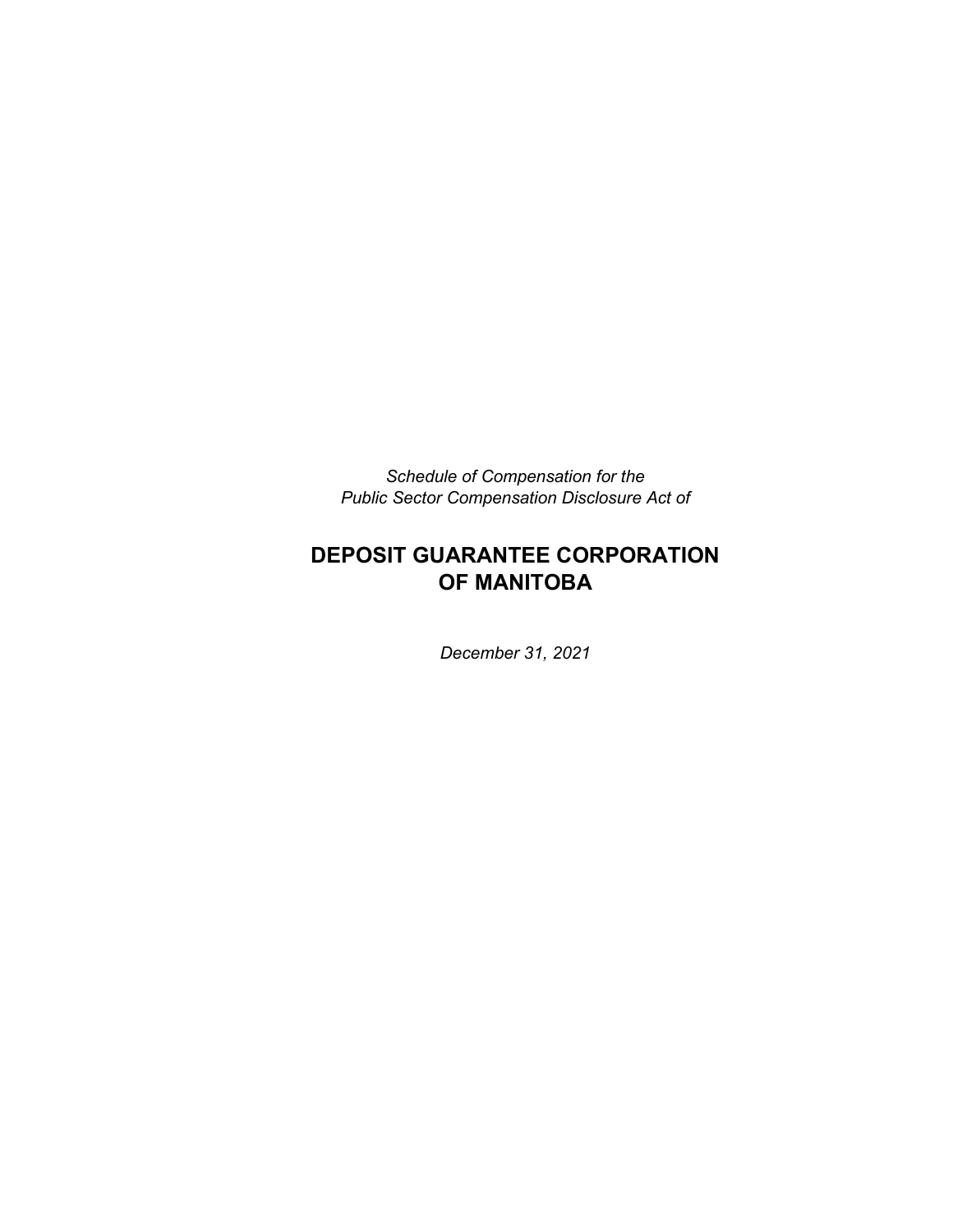# Deloitte.

Deloitte LLP 360 Main Street Suite 2300 Winnipeg MB R3C 3Z3 Canada Tel: (204) 942-0051 Fax: (204) 947-9390 www.deloitte.ca

# **INDEPENDENT AUDITOR'S REPORT**

To the Board of Directors of the Deposit Guarantee Corporation of Manitoba

## **Opinion**

We have audited the Schedule of Public Sector Compensation of Deposit Guarantee Corporation of Manitoba for the year ended December 31, 2021 ("the schedule").

In our opinion, the financial information in the schedule of the Deposit Guarantee Corporation of Manitoba for the year ended December 31, 2021 is prepared, in all material respects, in accordance with Section 2 of *The Public Sector Compensation Disclosure Act.*

### **Basis for Opinion**

We conducted our audit in accordance with Canadian generally accepted auditing standards. Our responsibilities under those standards are further described in the *Auditor's Responsibilities for the Audit of the Schedule* section of our report. We are independent of the Deposit Guarantee Corporation of Manitoba in accordance with the ethical requirements that are relevant to our audit of the schedule in Canada, and we have fulfilled our other ethical responsibilities in accordance with these requirements. We believe that the audit evidence we have obtained is sufficient and appropriate to provide a basis for our opinion.

#### **Emphasis of Matter – Basis of Accounting**

We draw attention to the Notes to the schedule, which describe the basis of accounting. The schedule is prepared to assist Deposit Guarantee Corporation of Manitoba to meet the requirements of Section 2 of *The Public Sector Compensation Disclosure Act*. As a result, the schedule may not be suitable for another purpose. Our opinion is not modified in respect of this matter.

#### **Other Matters**

The schedule was prepared to comply with Section 2 of *The Public Sector Compensation Disclosure Act* as in effect as at December 31, 2021.

#### **Responsibilities of Management and Those Charged with Governance for the Schedule**

Management is responsible for the preparation of this schedule in accordance with Section 2 of *The Public Sector Compensation Disclosure Act* and for such internal control as management determines is necessary to enable the preparation of the schedule that is free from material misstatement, whether due to fraud or error.

Those charged with governance are responsible for overseeing the entity's financial reporting process.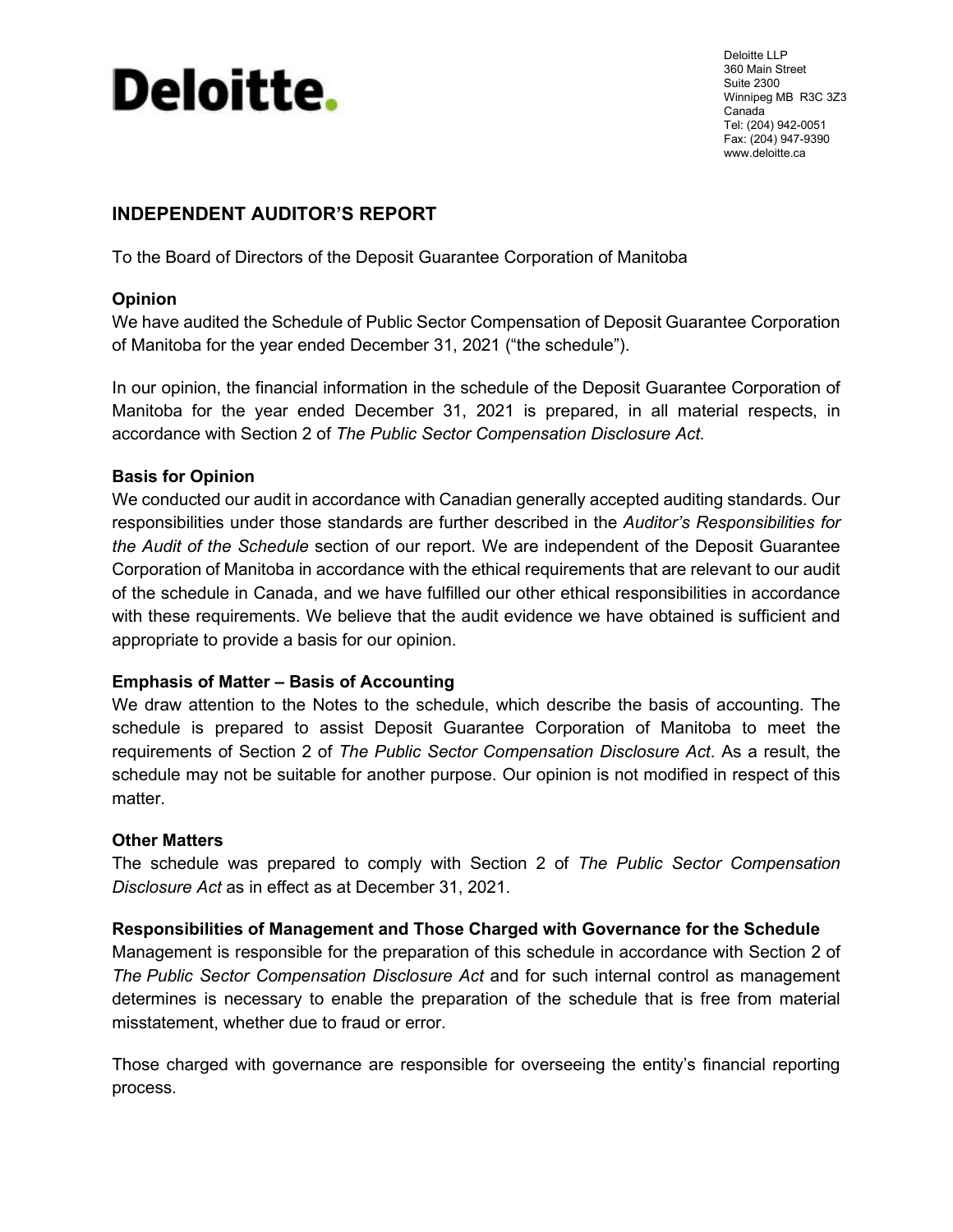#### **Auditor's Responsibilities for the Audit of the Schedule**

Our objectives are to obtain reasonable assurance about whether the schedule is free from material misstatement, whether due to fraud or error, and to issue an auditor's report that includes our opinion. Reasonable assurance is a high level of assurance, but is not a guarantee that an audit conducted in accordance with Canadian generally accepted auditing standards will always detect a material misstatement when it exists. Misstatements can arise from fraud or error and are considered material if, individually or in the aggregate, they could reasonably be expected to influence the economic decisions of users taken on the basis of this financial information.

As part of an audit in accordance with Canadian generally accepted auditing standards, we exercise professional judgment and maintain professional skepticism throughout the audit. We also:

- Identify and assess the risks of material misstatement of the schedule, whether due to fraud or error, design and perform audit procedures responsive to those risks, and obtain audit evidence that is sufficient and appropriate to provide a basis for our opinion. The risk of not detecting a material misstatement resulting from fraud is higher than for one resulting from error, as fraud may involve collusion, forgery, intentional omissions, misrepresentations, or the override of internal control.
- Obtain an understanding of internal control relevant to the audit in order to design audit procedures that are appropriate in the circumstances, but not for the purpose of expressing an opinion on the effectiveness of the entity's internal control.
- Evaluate the appropriateness of accounting policies used and the reasonableness of accounting estimates and related disclosures made by management.

We communicate with those charged with governance regarding, among other matters, the planned scope and timing of the audit and significant audit findings, including any significant deficiencies in internal control that we identify during our audit.

Deloitte LLP

Chartered Professional Accountants

Winnipeg, Manitoba April 5, 2022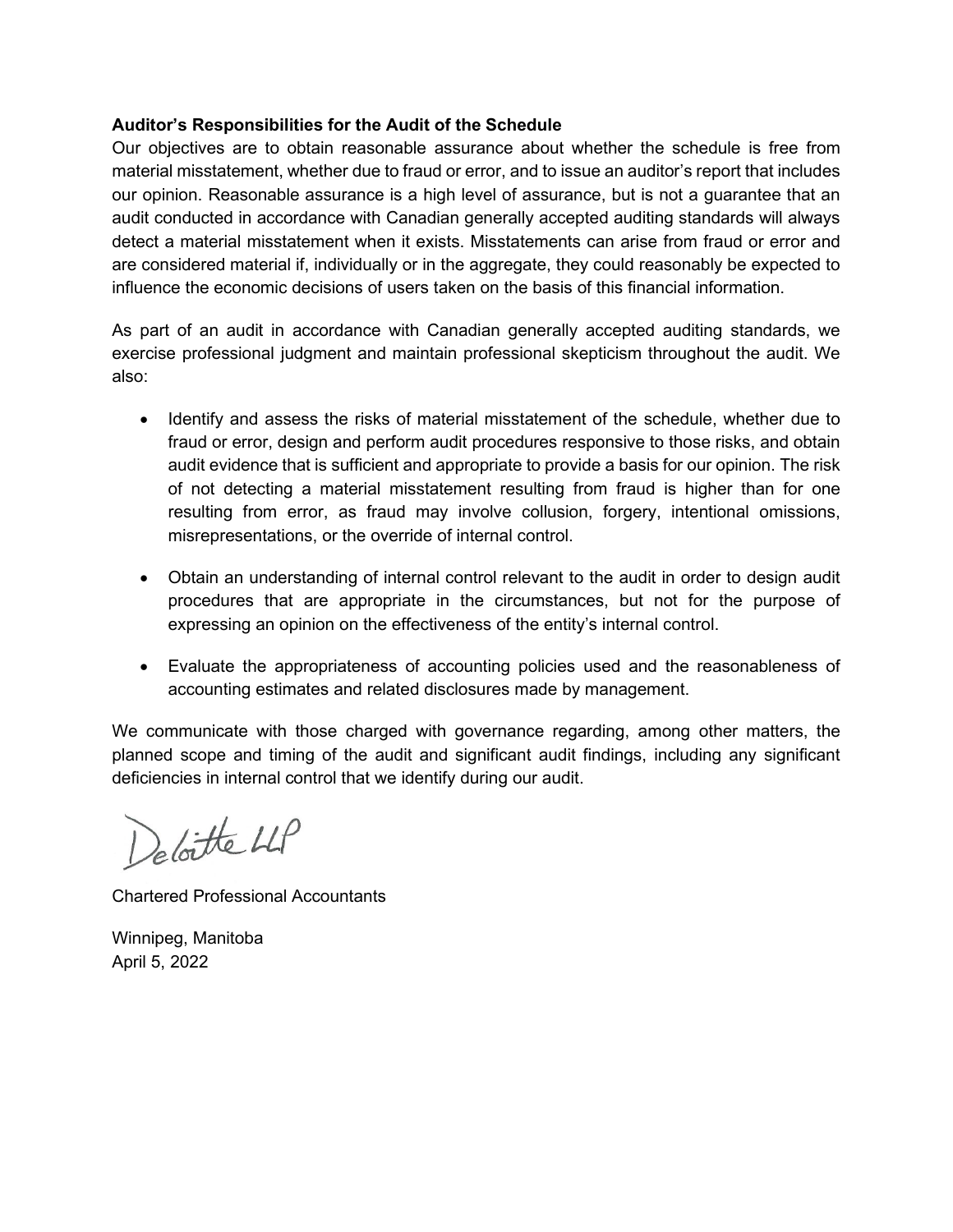#### Notes:

1. The compensation amount is calculated in accordance with the requirements of Section 2 of the Public Sector Compensation Disclosure Act as in effect as at December 31, 2021. Compensation includes all salaries and allowances, overtime payments, retirement or severance payments, lump sum payments, vacation pay-outs, retroactive payments and taxable benefits and bursaries. For the purposes of this report, compensation includes amounts paid to individuals who are employees of Deposit Guarantee Corporation of Manitoba, regardless of whether those costs are recovered from another organization.

Section 2 of the Public Sector Compensation Disclosure Act requires public sector bodies to disclose:

- a. the compensation paid to the Chairperson of its Board of Directors, if the chair person's compensation is \$75,000 or more;
- b. the aggregate compensation paid to the members of the Board of Directors; and
- c. the individual compensation paid to its officers and employees whose compensation is \$75,000 or more.
- 2. For the year ended December 31, 2021:
	- a. there were no members of the Board of Directors receiving compensation in excess of \$75,000 individually;
	- b. compensation paid to members of the Board of Directors amounted to \$111,039 in aggregate; and
	- c. the following officers or employees received total compensation in excess of \$75,000: